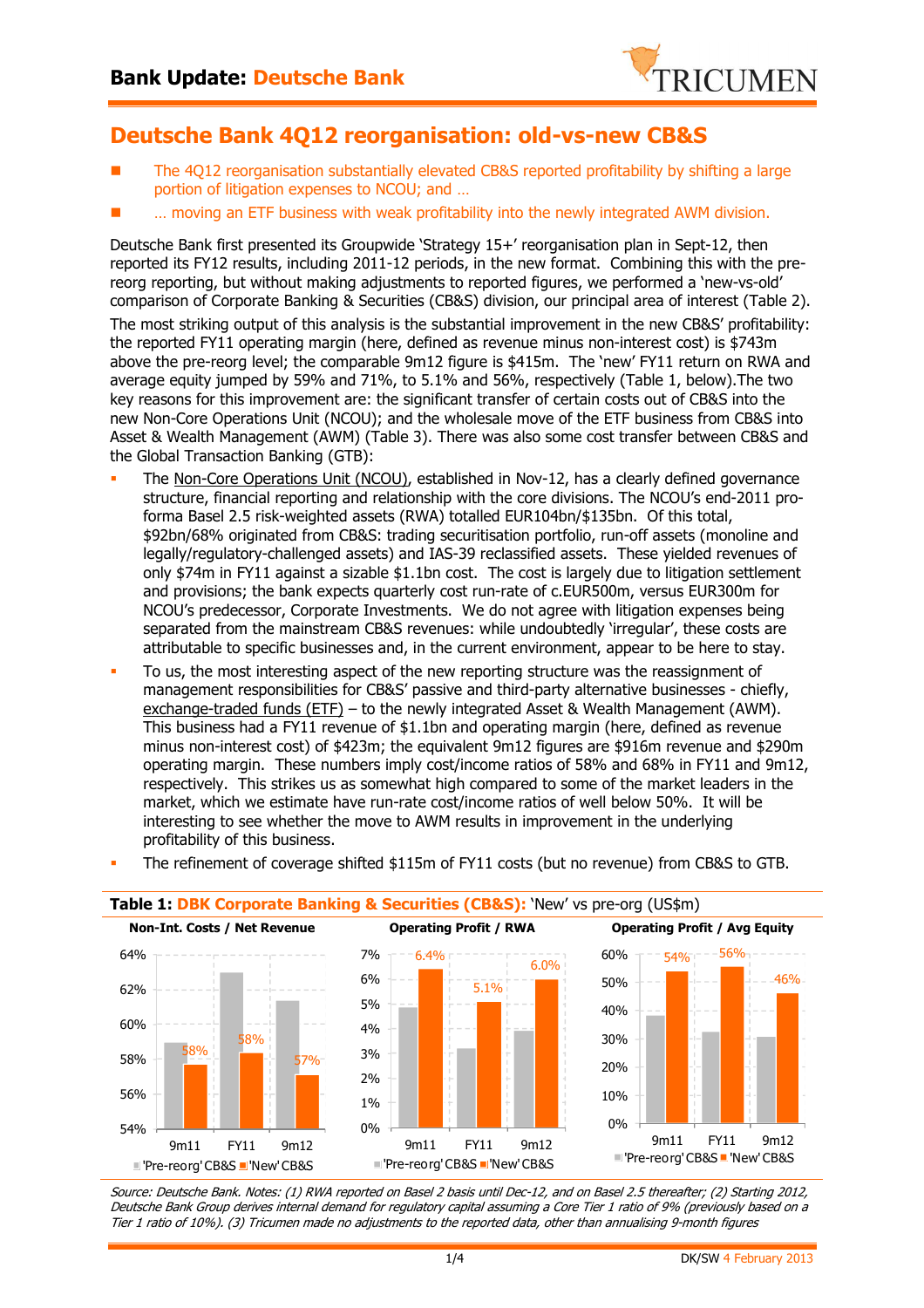

### **Table 2: DBK Corporate Banking & Securities (CB&S):** 'New' vs pre-org (US\$)

**1.1 CB&S: Prior to 4Q12 re-org (US\$m)** .

|                                      | 9m11      | FY11         | 9m12      |
|--------------------------------------|-----------|--------------|-----------|
| Net Revenue                          | 21,239    | 25,722       | 20,484    |
| Primary                              | 2,540     | 3,110        | 2,335     |
| Secondary                            | 13,245    | 15,300       | 12,786    |
| Equity                               | 2,647     | 3,368        | 2,452     |
| Trading & NII                        | 1,754     | 2,210        | 1,735     |
| <b>Commissions/Fees</b>              | 893       | 1,157        | 717       |
| Fixed Income                         | 10,598    | 11,932       | 10,334    |
| Trading & NII                        | 9,025     | 10,886       | 9,776     |
| <b>Commissions/Fees</b>              | 1,572     | 1,046        | 559       |
| Other                                | 1,685     | 2,292        | 1,596     |
| Loan Products                        | 1,639     | 2,099        | 1,211     |
| Other                                | 46        | 193          | 386       |
| <b>Global Transaction Banking</b>    | 3,769     | 5,020        | 3,766     |
| Non-Interest Costs                   | $-12,536$ | $-16,204$    | $-12,581$ |
| <b>Operating Margin</b>              | 8,703     | 9,519        | 7,903     |
| Additional information               |           |              |           |
| Headcount (Front Office, FTE)        | 10,942    | 10,767       | 9,864     |
| RWA                                  | 238,360   | 296,488      | 268,111   |
| Avg Active Equity                    | 30,103    | 29,107       | 34,036    |
| Ratios                               |           |              |           |
| Non-Interest Costs / Net Revenue     | 59%       | 63%          | 61%       |
| Non-Interest Costs / Headcount       | US\$1.5m  | US\$1.5m     | US\$1.7m  |
| Operating Margin / RWA               | 4.9%      | 3.2%         | 3.9%      |
| Operating Margin / Avg Active Equity | 38.5%     | <b>32.7%</b> | 31.0%     |
|                                      |           |              |           |

#### **1.2 CB&S: NEW (US\$m)**

|                                      | 9m11      | FY11      | 9m12      |
|--------------------------------------|-----------|-----------|-----------|
| Net Revenue                          | 20,242    | 24,646    | 19,413    |
| Primary                              | 2,540     | 3,110     | 2,335     |
| Secondary                            | 12,654    | 14,959    | 12,234    |
| Equity                               | 2,444     | 3,109     | 2,289     |
| Trading & NII                        | 1,650     | 2,091     | 1,685     |
| Commissions/Fees                     | 795       | 1,018     | 605       |
| <b>Fixed Income</b>                  | 10,210    | 11,850    | 9,945     |
| Trading & NII                        | 9,361     | 11,275    | 9,002     |
| Commissions/Fees                     | 848       | 574       | 943       |
| Other                                | 1,278     | 1,557     | 1,077     |
| Loan Products                        | 1,245     | 1,611     | 1,081     |
| Other                                | 34        | $-54$     | -4        |
| <b>Global Transaction Banking</b>    | 3,769     | 5,020     | 3,766     |
| Non-Interest Costs                   | $-11,681$ | $-14,384$ | $-11,095$ |
| <b>Operating Margin</b>              | 8,561     | 10,261    | 8,318     |
| Additional information               |           |           |           |
| Headcount (Front Office, FTE)        | 10,662    | 10,483    | 9,591     |
| <b>RWA</b>                           | 178,093   | 200,933   | 183,876   |
| Avg Active Equity                    | 21,071    | 18,398    | 24,022    |
| Ratios                               |           |           |           |
| Non-Interest Costs / Net Revenue     | 58%       | 58%       | 57%       |
| Non-Interest Costs / Headcount       | US\$1.5m  | US\$1.4m  | US\$1.5m  |
| Operating Margin / RWA               | 6.4%      | 5.1%      | 6.0%      |
| Operating Margin / Avg Active Equity | 54.2%     | 55.8%     | 46.2%     |

### **1.3 CB&S: NEW minus Pre-reorg (US\$m)**

|                                   | 9m11      | FY11      | 9m12      |
|-----------------------------------|-----------|-----------|-----------|
| Net Revenue                       | $-997$    | $-1,077$  | $-1,071$  |
| Primary                           | 0         | 0         |           |
| Secondary                         | $-591$    | $-341$    | $-552$    |
| Equity                            | $-203$    | $-259$    | $-163$    |
| <b>Fixed Income</b>               | $-388$    | $-82$     | $-389$    |
| Other                             | $-406$    | -736      | $-519$    |
| Loan Products                     | $-394$    | -488      | $-129$    |
| Other                             | $-13$     | $-248$    | $-389$    |
| <b>Global Transaction Banking</b> | o         | 0         |           |
| Non-Interest Costs                | 855       | 1,819     | 1,486     |
| <b>Operating Margin</b>           | $-142$    | 743       | 415       |
| Additional information            |           |           |           |
| Headcount (Front Office, FTE)     | $-280$    | $-284$    | $-273$    |
| <b>RWA</b>                        | $-60,266$ | $-95,555$ | $-84,236$ |
| Avg Active Equity                 | $-9.032$  | $-10,709$ | $-10.014$ |

Source: Deutsche Bank. Notes: (1) Operating expenses includes direct comp, severance payments, policyholder benefit & claims and restructuring activities, as reported. FTE = full time equivalent. Pre-org CB&S reports 'FTE'; 'new' CB&S reports Front Office FTE. (2) EUR/US\$ FX rates: used period average for profit & loss items, period-end for riskweighted assets (RWA) and average equity. (3) RWA reported on Basel 2 basis until Dec-12, and on Basel 2.5 thereafter; (4) Starting 2012, Deutsche Bank Group derives internal demand for regulatory capital assuming a Core Tier 1 ratio of 9% (previously based on a Tier 1 ratio of 10%); (5) Tricumen made no adjustments to the reported data, other than annualising 9 months figures.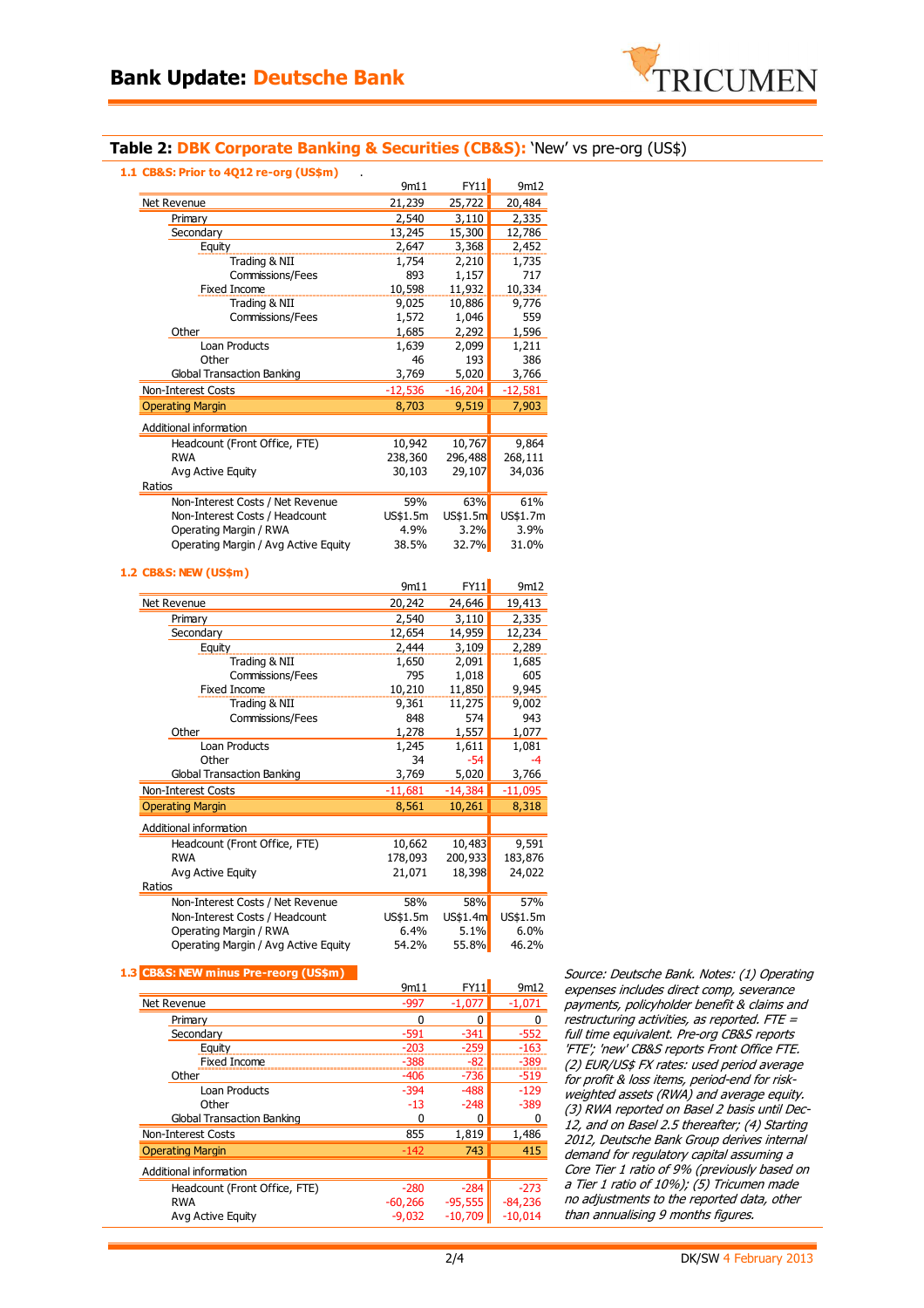

## **Table 3: Re-segmentation effects for CB&S, AWM and NCOU** (US\$m)

| <b>FY11</b>                        |           |           |                     |          | 9m12       |           |           |                     |        |           |
|------------------------------------|-----------|-----------|---------------------|----------|------------|-----------|-----------|---------------------|--------|-----------|
|                                    | Old       | to NCOU   | Allocated<br>to AWM | to GTB   | <b>New</b> | Old       | to NCOU   | Allocated<br>to AWM | to GTB | New       |
| 1 CB&S (US\$m)                     |           |           |                     |          |            |           |           |                     |        |           |
| Net Revenue                        | 20,705    | $-74$     | $-1.006$            | 0        | 19,626     | 16,719    | $-150$    | $-916$              | 0      | 15,653    |
| Provision for credit losses        | $-423$    | 298       | $\Omega$            | $\Omega$ | $-125$     | $-607$    | 527       | $\Omega$            | 0      | $-81$     |
| Non-Interest Costs                 | $-16,204$ | 1,120     | 583                 | 115      | $-14,386$  | $-12,580$ | 780       | 626                 | 78     | $-11,095$ |
| Non-controlling interests          | $-38$     |           | $\Omega$            | 0        | $-31$      | $-26$     | 5         | $\Omega$            | 0      | $-20$     |
| <b>Operating Margin</b>            | 4,041     | 1,351     | $-423$              | 115      | 5,084      | 3,506     | 1,162     | $-290$              | 78     | 4,457     |
| Additional information             |           |           |                     |          |            |           |           |                     |        |           |
| <b>RWA</b>                         | 296,488   | $-92.170$ | $-2,982$            | $\Omega$ | 201,337    | 268,111   | $-81,522$ | $-2,315$            | 0      | 184,274   |
| Avg Active Equity                  | 29,107    | $-10.241$ | $-519$              | 0        | 18,347     | 34,036    | $-9,772$  | $-514$              | 0      | 23,750    |
| Ratios                             |           |           |                     |          |            |           |           |                     |        |           |
| Non-Interest Costs / Net Revenue   | 78%       | 1519%     | 58%                 | N/A      | 73%        | 75%       | 521%      | 68%                 | N/A    | 71%       |
| Operating Margin / RWA             | 1.3%      | $-1.4%$   | 13.2%               | N/A      | 2.4%       | 1.3%      | $-1.4%$   | 12.6%               | N/A    | 2.4%      |
| Operating Margin / Avg Active Equi | 12.9%     | $-12.3%$  | 76.0%               | N/A      | 25.8%      | 10.3%     | $-11.9%$  | 56.5%               | N/A    | 18.8%     |

|                                    | FY11     |          |                        |            |          | 9m12     |                        |            |  |  |
|------------------------------------|----------|----------|------------------------|------------|----------|----------|------------------------|------------|--|--|
|                                    | Old      | to NCOU  | Allocated<br>from CB&S | <b>New</b> | Old      | to NCOU  | Allocated<br>from CB&S | <b>New</b> |  |  |
| 2 AWM (US\$m)                      |          |          |                        |            |          |          |                        |            |  |  |
| Net Revenue                        | 5,233    | $-289$   | 1,006                  | 5,949      | 3,517    | $-122$   | 916                    | 4,311      |  |  |
| Provision for credit losses        | $-77$    | 46       |                        | $-31$      | $-36$    | 17       |                        | $-19$      |  |  |
| Non-Interest Costs                 | $-4,091$ | 67       | $-583$                 | $-4,607$   | $-3,174$ | 46       | $-626$                 | $-3,755$   |  |  |
| Non-controlling interests          |          | -1       | $\Omega$               | $\Omega$   | 4        | $-3$     |                        |            |  |  |
| <b>Operating Margin</b>            | 1.067    | $-178$   | 423                    | 1,312      | 310      | $-61$    | 290                    | 538        |  |  |
| Additional information             |          |          |                        |            |          |          |                        |            |  |  |
| <b>RWA</b>                         | 21,130   | $-5,185$ | 2,982                  | 18,927     | 17,873   | $-4,243$ | 2,315                  | 15,944     |  |  |
| Avg Active Equity                  | 7.389    | $-519$   | 519                    | 7,389      | 7,458    | $-386$   | 514                    | 7,586      |  |  |
| Ratios                             |          |          |                        |            |          |          |                        |            |  |  |
| Non-Interest Costs / Net Revenue   | 78%      | 23%      | 58%                    | 77%        | 90%      | 38%      | 68%                    | 87%        |  |  |
| Operating Margin / RWA             | 4.7%     | 3.2%     | 13.2%                  | 6.5%       | 1.7%     | 1.5%     | 12.6%                  | 3.4%       |  |  |
| Operating Margin / Avg Active Equi | 13.5%    | 32.0%    | 76.0%                  | 16.5%      | 4.2%     | 16.0%    | 56.5%                  | 7.1%       |  |  |

|                                    | <b>FY11</b> |          |                                          |         | 9m12        |                |                             |           |          |             |
|------------------------------------|-------------|----------|------------------------------------------|---------|-------------|----------------|-----------------------------|-----------|----------|-------------|
|                                    | CI (legacy) |          | Allocated<br>from CB&S from AWM from PBC |         | <b>NCOU</b> | СI<br>(legacy) | from CB&S from AWM from PBC | Allocated |          | <b>NCOU</b> |
| 3 NCOU (US\$m)                     |             |          |                                          |         |             |                |                             |           |          |             |
| Net Revenue                        | 548         | 74       | 289                                      | 312     | 1,223       | 649            | $-122$                      | $-916$    | 1.747    | 1,359       |
| Provision for credit losses        | $-19$       | $-298$   | $-46$                                    | $-172$  | $-536$      | -5             | 17                          | $\Omega$  | $-689$   | $-678$      |
| Non-Interest Costs                 | $-2.075$    | $-1,120$ | $-67$                                    | $-291$  | $-3,553$    | $-1,259$       | 46                          | 626       | $-1,688$ | $-2,275$    |
| Non-controlling interests          | 3           | $-7$     |                                          | $-17$   | $-19$       | 9              | $-3$                        | 0         | $-35$    | $-28$       |
| <b>Operating Margin</b>            | $-1,544$    | $-1,351$ | 178                                      | $-168$  | $-2,885$    | $-606$         | $-61$                       | $-290$    | $-665$   | $-1,622$    |
| Additional information             |             |          |                                          |         |             |                |                             |           |          |             |
| <b>RWA</b>                         | 15,297      | 92,170   | 5,185                                    | 21,908  | 134,561     | 14,401         | 81,522                      | 4,243     | 21,088   | 121,255     |
| Avg Active Equity                  | 1,815       | 10,241   | 519                                      | 2,204   | 14,778      | 1,672          | 9,772                       | 386       | 2.057    | 13,887      |
| Ratios                             |             |          |                                          |         |             |                |                             |           |          |             |
| Non-Interest Costs / Net Revenue   | 379%        | 1519%    | 23%                                      | 93%     | 291%        | 194%           | 38%                         | 68%       | 97%      | 167%        |
| Operating Margin / RWA             | $-9.4%$     | $-1.4%$  | 3.2%                                     | $-0.7%$ | $-2.0%$     | $-4.2%$        | $-0.1%$                     | $-6.8%$   | $-3.2%$  | $-1.3%$     |
| Operating Margin / Avg Active Equi | $-79.3%$    | $-12.3%$ | 32.0%                                    | $-7.1%$ | $-18.2%$    | $-36.4%$       | $-0.6%$                     | $-75.3%$  | $-32.4%$ | $-11.7%$    |

Source: Deutsche Bank. Notes: (1) RWA as reported under Basel 2.5. (2) EUR/US\$ FX rates: used period average for profit & loss items, period-end for risk-weighted assets (RWA) and average equity.